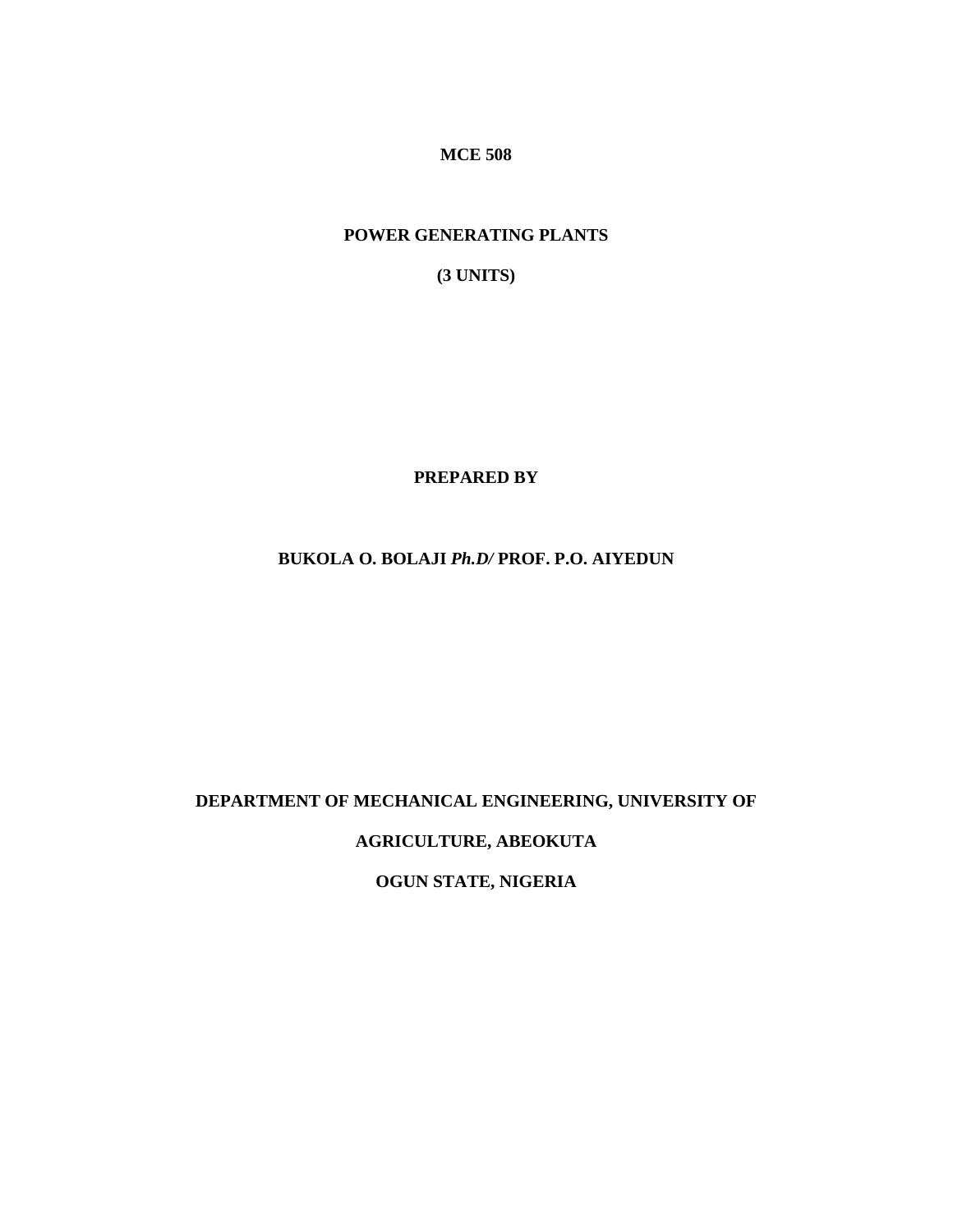## **POWER GENERATING PLANTS**

## **1.0 STEAM PLANT**

#### **1.1 INTRODUCTION**

 In the steam plant, steam is generated in a boiler from which it passes into the steam main. The steam main feeds the steam into a turbine or engine or it may pass into some other plant such as heaters or process machinery. After expanding through the turbine or engine or passing through some other plant, if the plant is working on a "dead-loss" system, then the exhaust steam passes away to atmosphere. But if steam recovery plant is installed, the exhaust steam passes into condenser where it is condensed to water, called condensate. The condensate is extracted from the condenser by the condensate extraction pump from which it passes as feed water by means of feed water pump back to the boiler, the losses in the system are made up in the condenser by means of a make-up water supply.

## **1.2 ADVANTAGES OF STEAM RECOVERY PLANT (CONDENSER)**

- (a) The pressure in the condenser can be operated well below atmospheric pressure. This means that a greater expansion of the steam can be obtained, which results in more work.
- (b) The water in the circuit can be chemically treated to reduce scale formation in the boiler.

#### **Effects of Scale Formation in the Boiler**

- (i) It impedes the transfer of heat from the furnace to the water
- (ii) It reduces the boiler efficiency
- (iii) It may cause local over-heating with resulting damage
- (iv) If overheating is serious, it may cause a burst in the vicinity.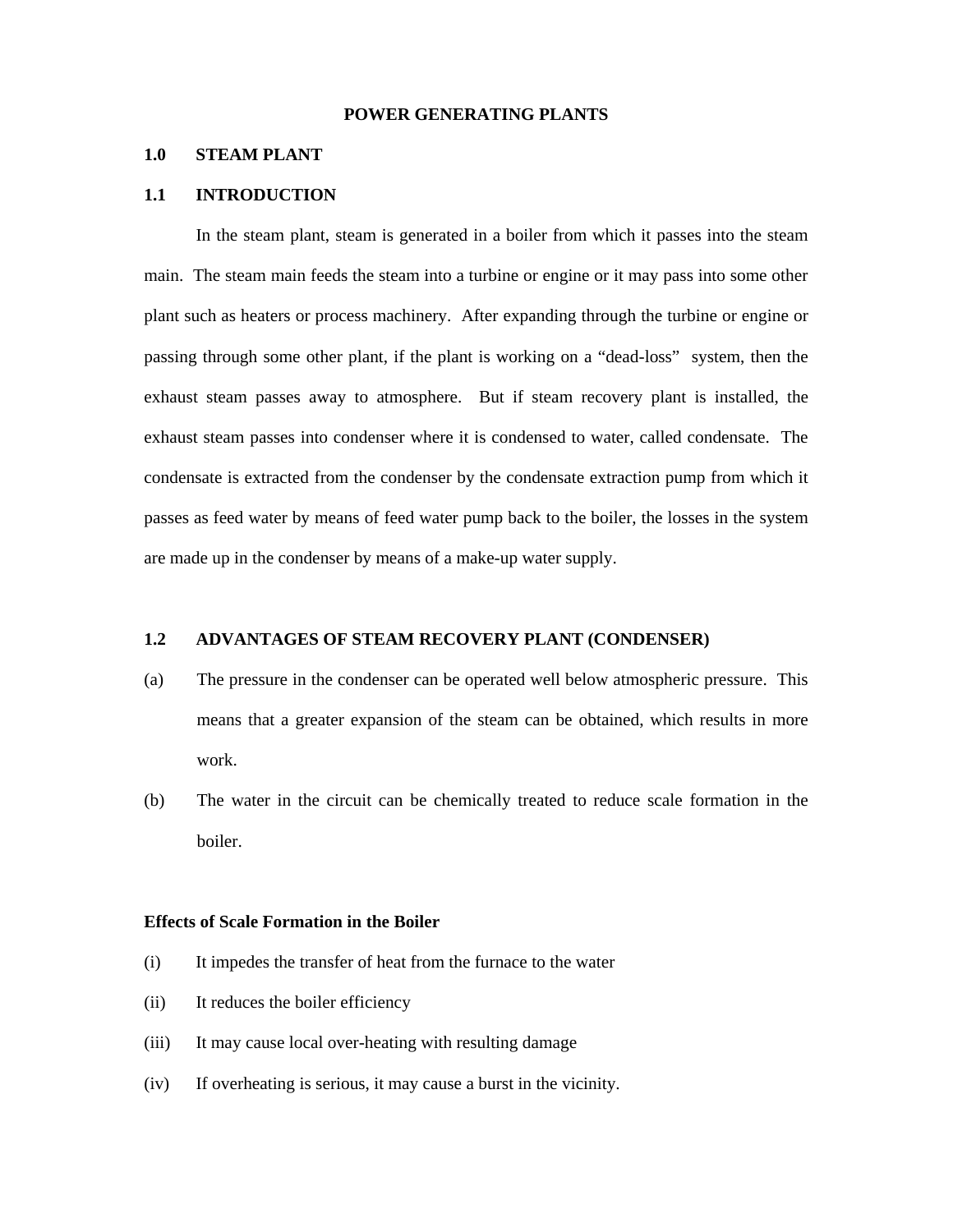# **1.2 VARIOUS CIRCUITS IN STEAM PLANT**

#### **1.2.1 The furnace Gas Circuit.**

Air is taken into the furnace from the atmosphere to supply the necessary oxygen for combustion. The combustion products pass through the boiler, transferring heat, then pass out to the atmosphere through the flue. Most furnaces are fired by coal, gas or oil.

#### **1.2.2 The Steam Circuit**

 Water is passed into the boiler where it is converted into steam. It passes into plant where it is expanded, giving up some of its energy. It is then condensed in a condenser and passes as condensate to be pumped back into the boiler.

## **1.2.3 Condenser Cooling Water Circuit**

 Cooling water passes into the condenser, has heat transferred into it by the condensing steam then at a higher temperature, passes out to be cooled in a cooling tower. Cooled water then circulates back to the condenser.

## **1.2.4 Cooling Air Circuit**

 In the case of a cooling tower, cool air passes into the bottom of the tower, from the atmosphere and heat is transferred into it from the falling hot water spray. The warm air then passes back to the atmosphere through the top of the tower.

## **1.2.5 Hot Well**

 In some steam plant the condenser is passed into a tank, called the "hot well" which acts as a reservoir for feed water. From the hot well, feed water is pumped through the feed pump back into the boiler. In this case, make-up water could be fed into the hot well.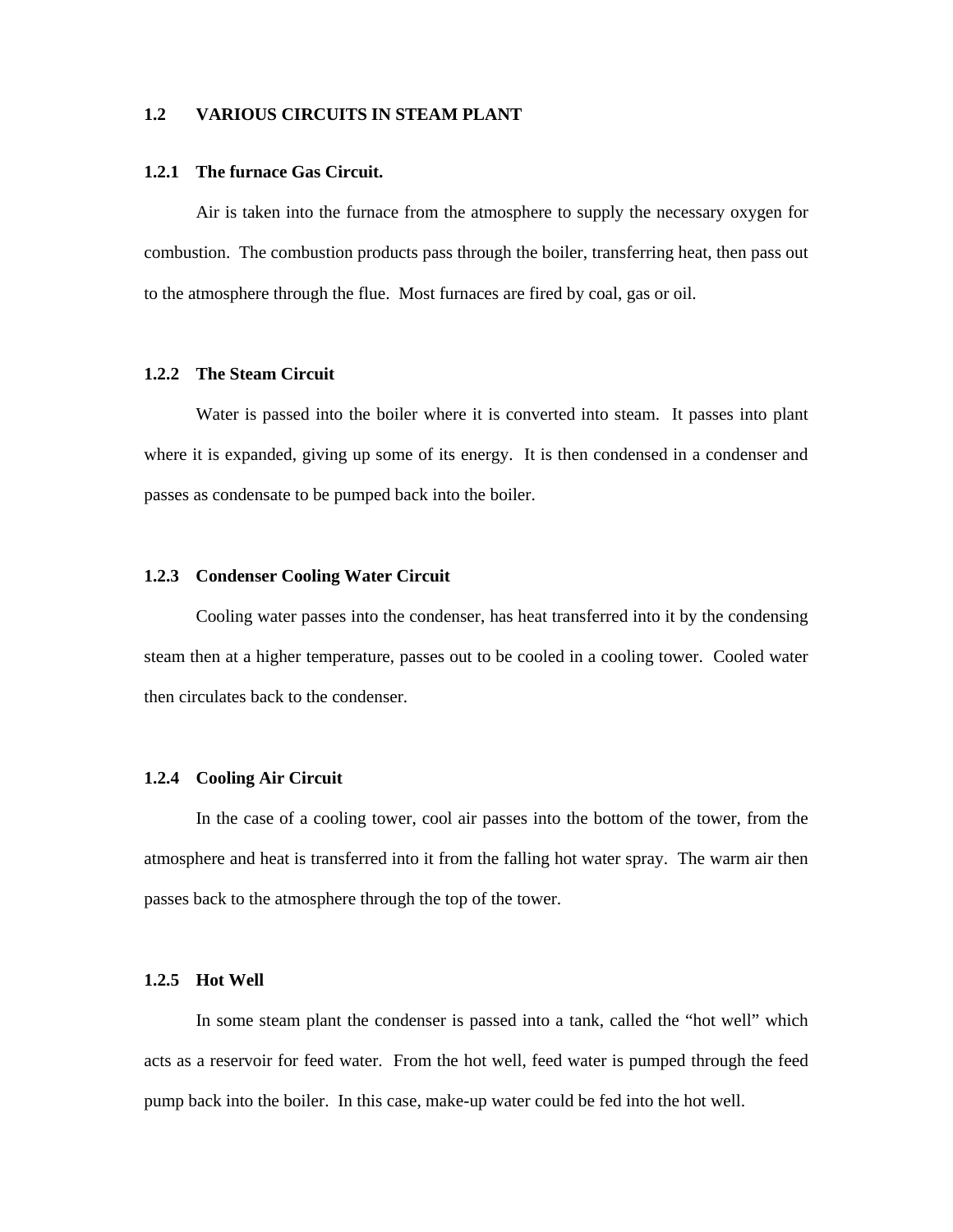## **1.3 BOILERS**

 A boiler is the device in which steam is generated. Generally, it must consist of a water container and some heating devices. In the boiler, steam leave the water at its surface and pump into what is called the steam space. This is the space in the water container directly above the water. Steam formed above the surface of water is always wet, therefore, the wet steam is removed from the steam space and piped into a " super heater" This consist of a long tube or series of tubes which are suspended across the path of the hot gases from the furnace. As the wet steam progresses through the tube or tubes it is gradually dried out and enebturally superheated. From the superheater it passes to the steam main.

#### **1.3.1 Improvement of Thermal Efficiency of the Boiler**

 The flue gases will still be hot, having passed through the main boiler then the super heater. The energy in these flue gases can be used to improve the thermal efficiency of the boiler in the ways.

- (a) Thermal efficiency of the boiler can be improved by passing the flue gases through an 'economizer'. The economizer is really on heat exchanger in which the feed water being pumped into the boiler is heated, therefore, less energy is required to raise the steam.
- (b) Having passed the flue gases through the economizer, they are still moderately hot. Further thermal efficiency improvement can be obtained by passing the flue gases through an air heater. Air heater is also a heat exchanger in which the air being ducted to the boiler furnace is heated.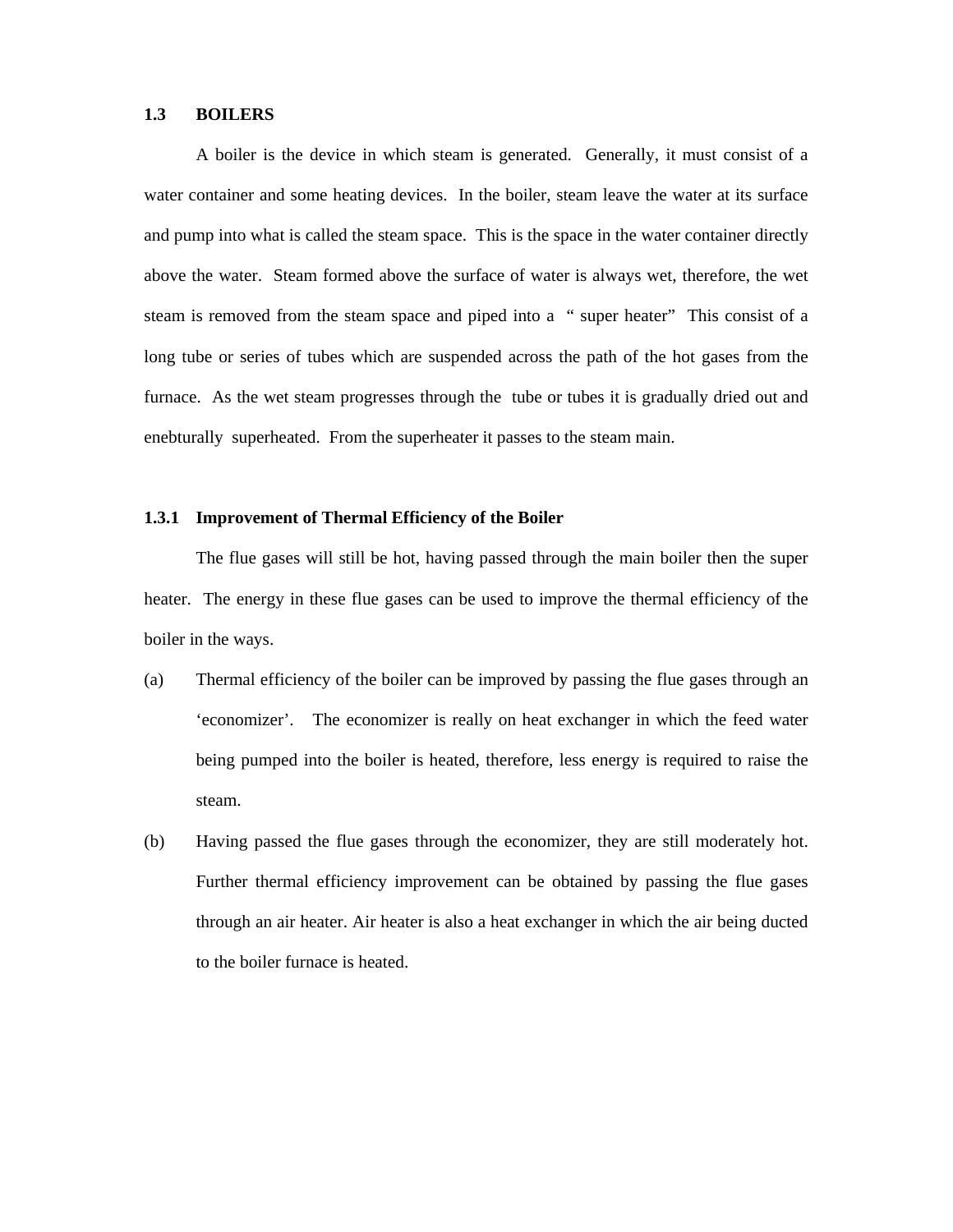#### **1.3.2 Types of Boiler**

 There are many designs of boiler, but they can be divided into two types; fir-tube boilers and water-tube boilers.

## **(a) Fire-Tube Boiler**

A fire-tube boiler is sometimes called on economic boiler it has a cylinderic outer shell and contains two larger-bore flues into which are set the furnaces. The hot flue gases pass out of the furnace flues are made to pass through a number of small-bore tubes arranged above the large-bore furnace flues. These small-bore tubes breake up the water bulk in the boiler and present a large heating surface to he water. In this type of boiler, the flue gasses are made to pass inside the tube while the water to be heated is outside the tube.

#### **(b) Water-Tube Boiler**

With the increasing demand for higher power output from steam plant it became necessary to develop boilers with higher pressures and steam outputs that could be handled by the shell-tube boilers. This led to the development of the water-tube boiler. The furnaces of around the furnace wall. Most heat energy in this type of boiler is transferred by radiation to the vertical water tubes and from the tubes to the water inside the tubes.

#### **1.4 BOILER CALCULATION**

 This is given by the ratio of the energy received by the steam to the energy supplied by the fuel to produce the steam.

Energy to Steam

Therefore, Boiler thermal efficiency  $=$ 

Energy from Fuel

If  $m_s$  = Mass of steam raised in a given time

 $m_f$  = Mass of fuel used in the same time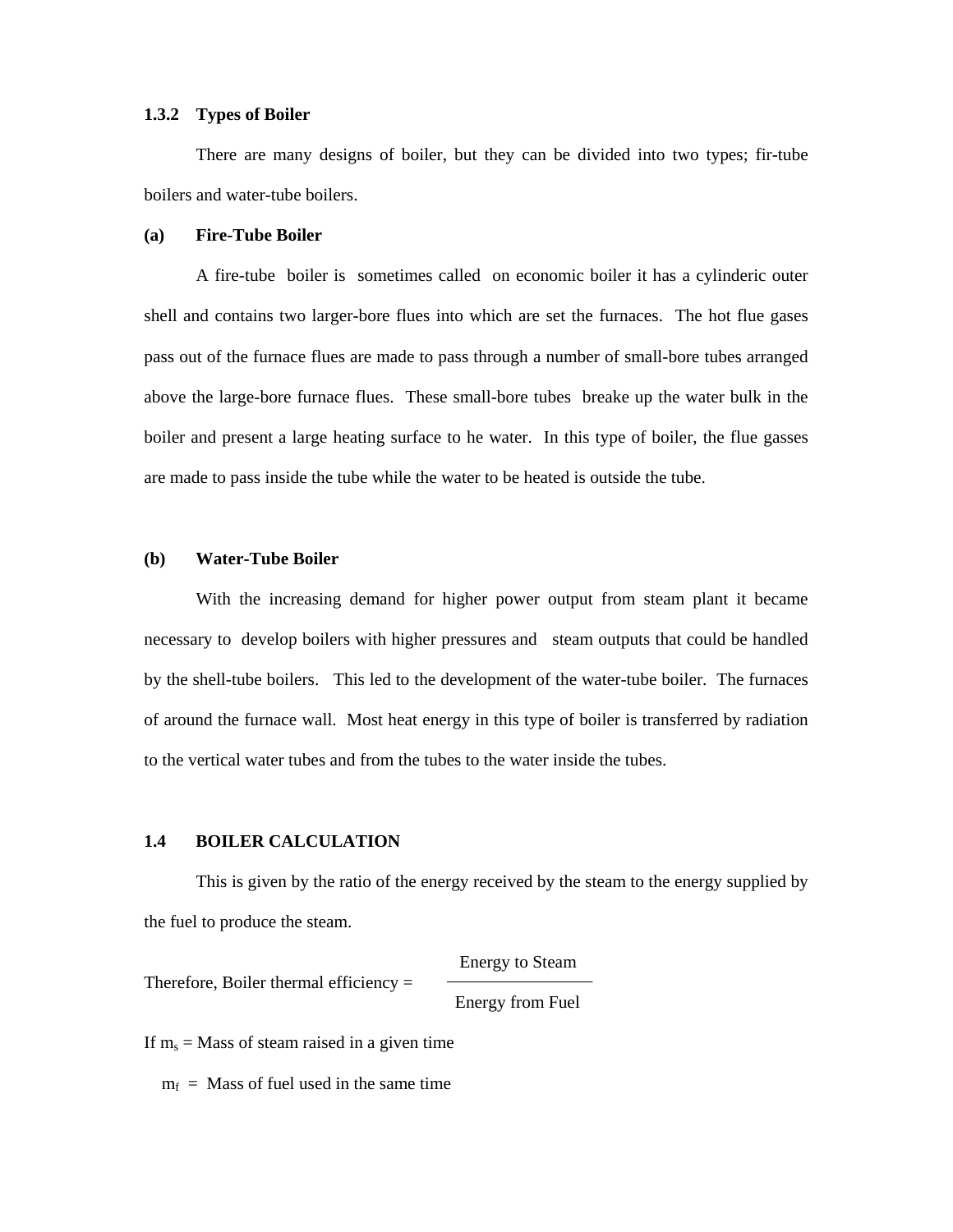Then Boiler Efficiency = 
$$
\frac{m_s(h_2 - h_1)}{m_f. CV}
$$
 x 100%

## **Equipvalent Evaporation of a Boiler**

 The size of the boiler, or its capacity, is quoted as the rate in kg/hour at which the steam is generated. A comparison is sometimes made by an equivalent evaporation, which is defined as the quantity of steam produced per unit quantity of fuel burned when the evaporation process-takes place from and at  $100^0C$ .

At 1000C it will be the enthalpy of evaporation which is supplied specific enthalpy of evaporation at  $100^0$ C; hfg = 2256.9 kJ/kg.

Therefore, the equivalent evaporation of a boiler, from and at  $100^{\circ}$ C is:

 $m_s(h_2 - h_1)$ kg in the given time or per kilogram of fuel 2256.9

# **QUESTION 1.1**

A boiler with super heater generates 6000 kg/h of steam at a pressure of 15 bar, 0.98 dry at exit from boiler and at a temperature of  $300^{\circ}$ C on leaving the super heater. If the feed water temperature is  $80^{\circ}$ C and the overall efficiency of the combine boiler and super heater is 85%, determine:

- (a) the amount of coal of calorific value 30,000 kJ/kg used per hour.
- (b) the equivalent evaporation from and at  $100^{\circ}$ C for the combined unit.
- (c) the heating surface required in the superheater if the rate of heat transmission may be taken as 450000 kJ/ $m^2$  of heating surface per hour.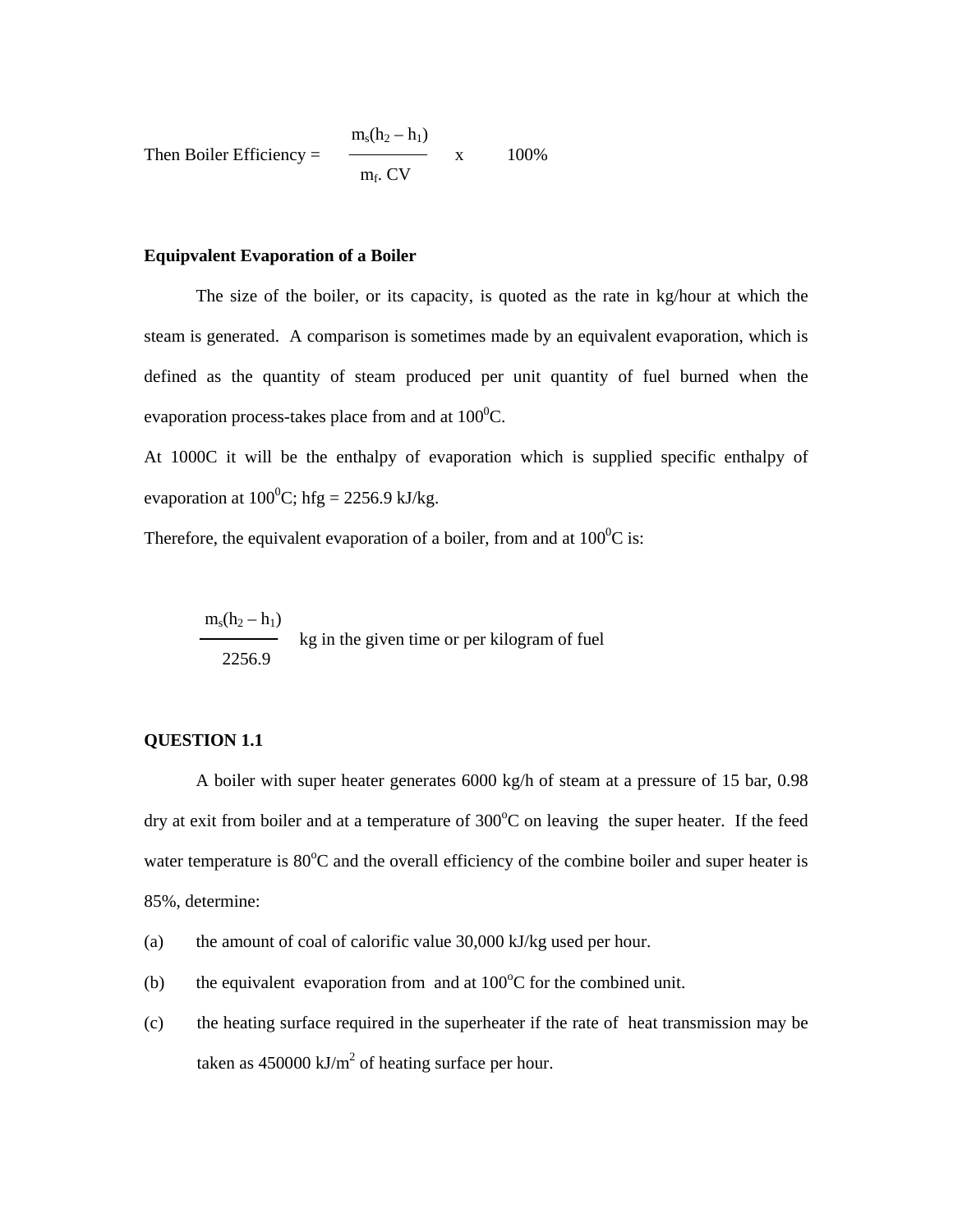## **Solution**

(a) Specific enthalpy of feed water (h1) at  $80^{\circ}$ C is 334.9 kJ/kg (from steam table). Specific enthalpy of steam generated (h2) at pressure of 15 bar and temperature of

3000C is 303 kJ/kg

Therefore, energy transferred to the steam  $= m(h2-h1)$ 

 $=$  6000 (3039 – 334.9) = 6000 x 2704.1

 $= 16224600 \text{ kJ/h}$ 

This is 85% of the energy from the fuel

Therefore, energy from fuel =  $(16225 \times 10^3)/0.85 = 19088 \times 10^3$  kJ/h

(b) The equivalent evaporation =  $7189 \text{ kg/h}$ 

(c) Heating surface required in the superheater specific enthalpy of steam at exit from

boiler at 0.98 dryness and 15 bar

Energy transferred in the super heater  $= m(h2-h)$ 

$$
= 6000 (3039 - 2753.06) = 1716 \times 10^3 \text{ kJ/h}
$$

(heat transferred)  $1716 \times 10^3$ Area =  $\frac{1}{2}$  =  $\frac{3.81 \text{ m}}{2}$ heat transferred per unit area 45000

# **QUESTION 1.2**

A boiler delivers 5400 kg steam per hour at a pressure of 7.5 bar and with a dryness fraction of 0.98. The feed water to the boiler is at a temperature of  $41.5^{\circ}$ C. The coal used for firing the boiler has a calorific value of 31000 kJ/kg and is used at the rate of 670 kg/h. Determine:

- (a) the thermal efficiency of the boiler and
- (b) the equivalent evaporation of the boiler in kg/kg of coal.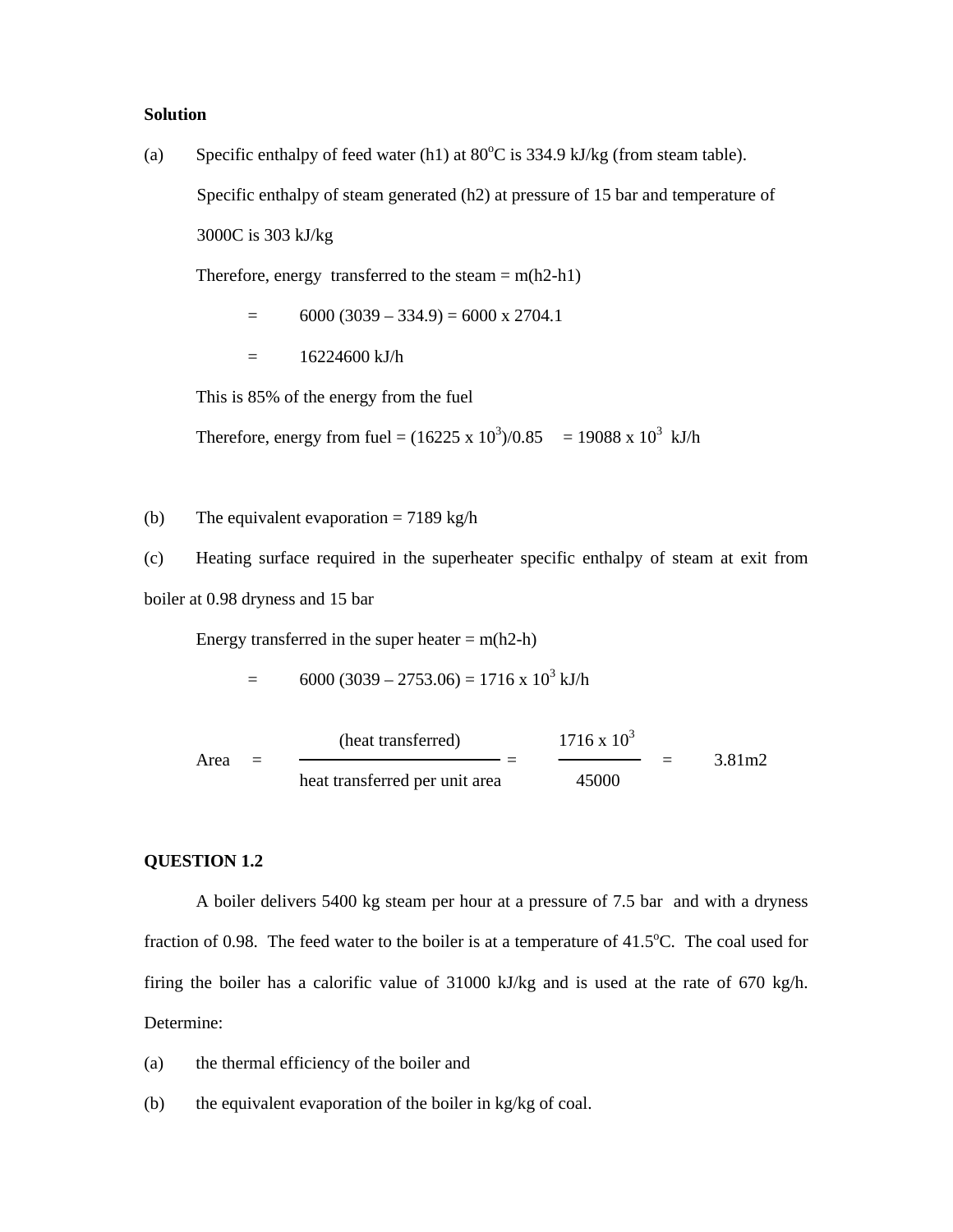An economizer is fitted to the boiler which raises the feed water temperature to 1000C. The thermal efficiency of the boiler is increased by 5%, all other conditions remaining, unaltered. Determine:

(c) the new coal consumption in kg/h and the saving in coal in kg/h obtained by fitting the economizer.

## **Solution**

(a) The thermal efficiency of the boiler specific enthalpy of feed water (h1) at temperature of 41.5<sup>o</sup>C is 174 kJ/kg. Specific enthalpy of steam (h2) at 0.98 dryness and pressure of 7.5 bar is:

 $h_2 = h_f + xh_{fg} = 709 + 0.98$  (2057,5) = 2725.35 kJ/kg

Energy to the steam = m(h<sub>2</sub> - h<sub>1</sub>) = 5400 (2725.35 – 174)

 $= 13777 \times 10^3$  kJ/h

Energy from the fuel = m.CV = 670 x 31000 = 20770 x  $10^3$  kJ/h

Energy to steam 13777 x 103 Efficiency =  $\longrightarrow$  =  $\longrightarrow$  = 0.663 or 66.3% Energy from fuel 20770 x 103

(b) The equivalent evaporation of the boiler in kg/kg of coal

 $\frac{m(h_2 - h_1)}{m(h_2 - h_1)}$  kg/h =  $\frac{m(h_2 - h_1)}{m(h_2 - h_1)}$ Equivalent evaporation =  $\qquad \qquad$  kg/h =  $\qquad \qquad$  kg/kg of coal 2256.9 670 x 2256.9 13777 x 103  $=$   $\frac{\ }{)}$  = 9.11 kg/kg of coal 670 x 2256.9

(c) The new enthalpy of feed water  $(h_1)$  at temp.  $100^{\circ}$ C is 419.1 kJ/kg.

Therefore, the new energy to the steam =  $m(h_2 - h_1)$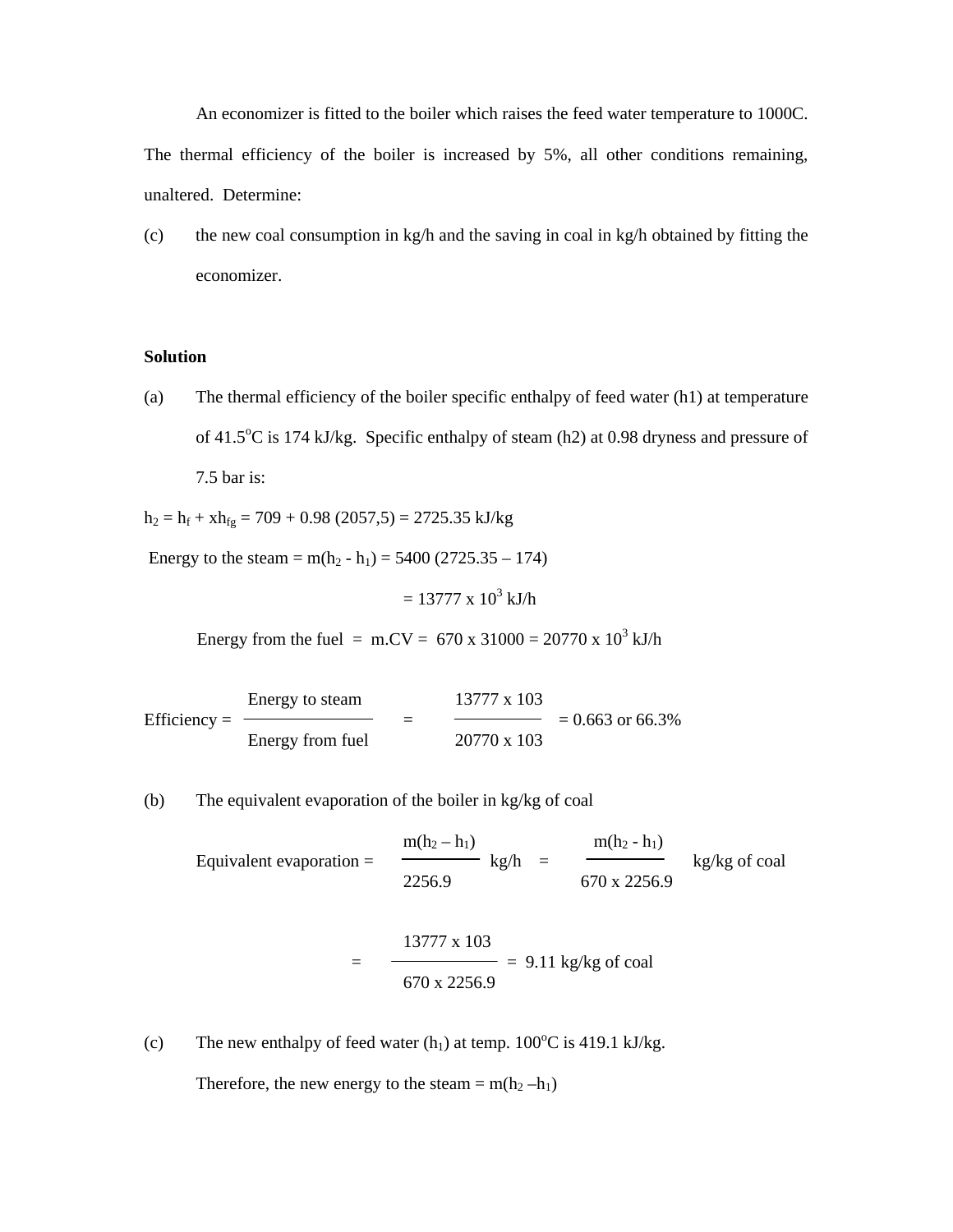$$
= 5400(2725.35 - 419) = 12454 \times 103 \text{ kJ/h}
$$

 New Energy to the Steam New efficiency = New Energy from the fuel

New Efficiency =  $66.3 + 5 = 71.3\%$  or 0.713

New energy from fuel  $=$ 

New Efficiency

New energy to the steam

$$
= \frac{12454 \times 10^3}{0.713} = 17467 \times 10^3 \text{ kJ/h}
$$

New Energy from fuel = m.CV

New Energy from fuel  $17467 \times 10^3$ Therefore, m =  $\frac{C V}{C V}$  =  $\frac{31000}{C V}$  = 563 kg/h 31000

Saving in coal consumption  $=$  (Old rate – New rate)

$$
= 670 - 563 = 107
$$
 kg/h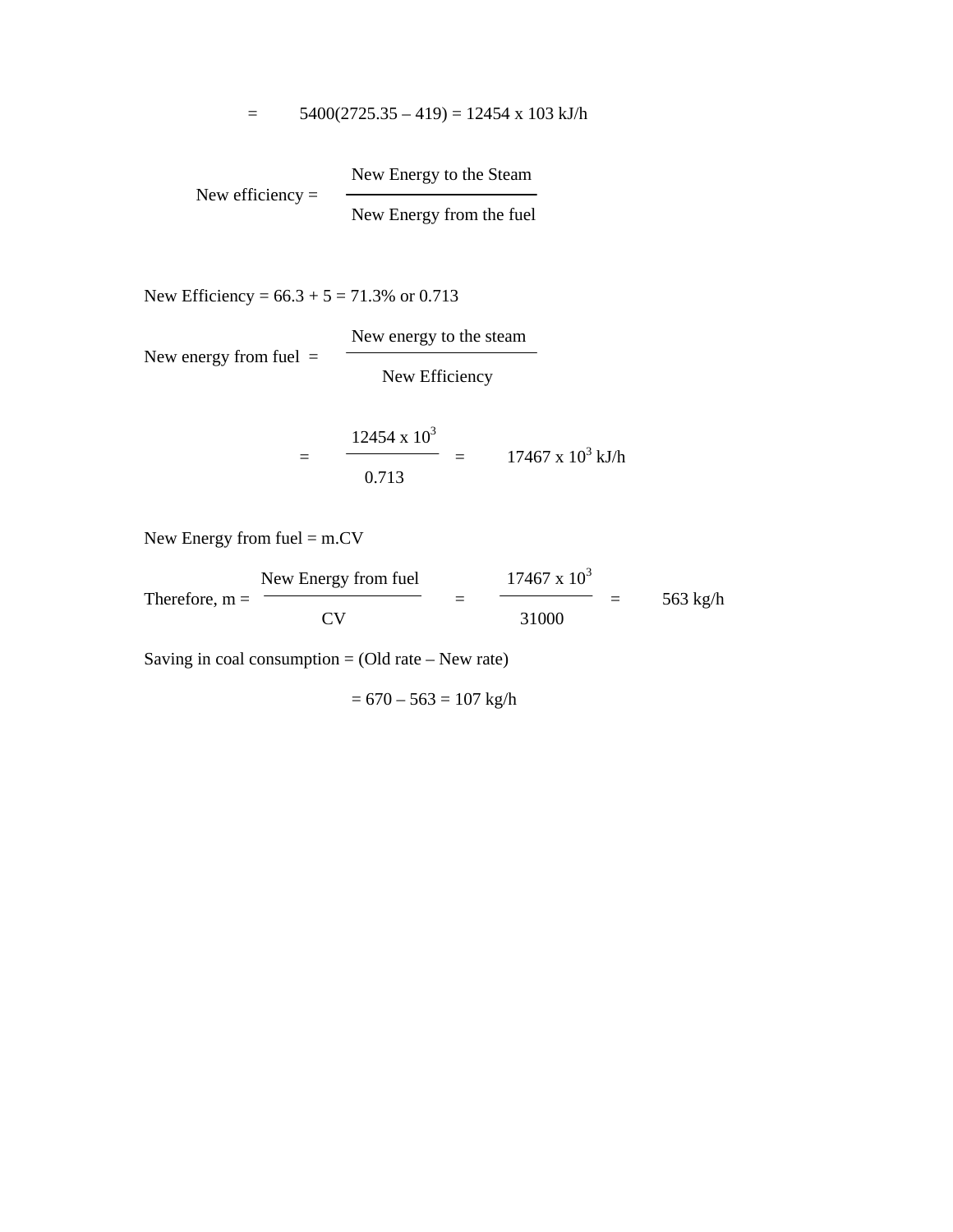#### **2.0 STEAM CYCLES**

#### **2.1 INTRODUCTION**

A steam power plant is a complicated thermodynamic system of many components, all of which function together as a unit with one objective of producing useful positive work transfer from an energy source (fuel). The steam cycle or vapour power cycle is one of the thermal cycles employed for the conversion of heat energy into mechanical work, and this in turn, is used for electric power generation. The working fluid for the cycle is alternately condensed and vapourized as is taken through the cycle. The most common working fluid is water this is due to the fact that water is cheap, readily available, non-toxic and chemically stable.

 It has been said, under heat engine, that the Carnot cycle is the most efficient cycle operating between two specified temperature levels. Therefore, it is natural to look at the carnot cycle first as a prospective ideal cycle for vapour power cycles.

# **2.2 THE CARNOT VAPOUR CYCLE**

Consider a steady flow Carnot cycle executed within the saturation done of a pure substance, as shown in Fig. 2.1 The fluid is heated reversible and isothermally in a boiler (Process 1-2), expanded isentropically in a turbine (process 2-3), condensed reversible and isothermally in a condenser (process 3-4), and compressed isentropically by a compressor to the initial state (process 4-1).

#### **Impracticalities Associated with Carnot vapour cycle**

The following are the impracticalities associated with carnot vapour cycle.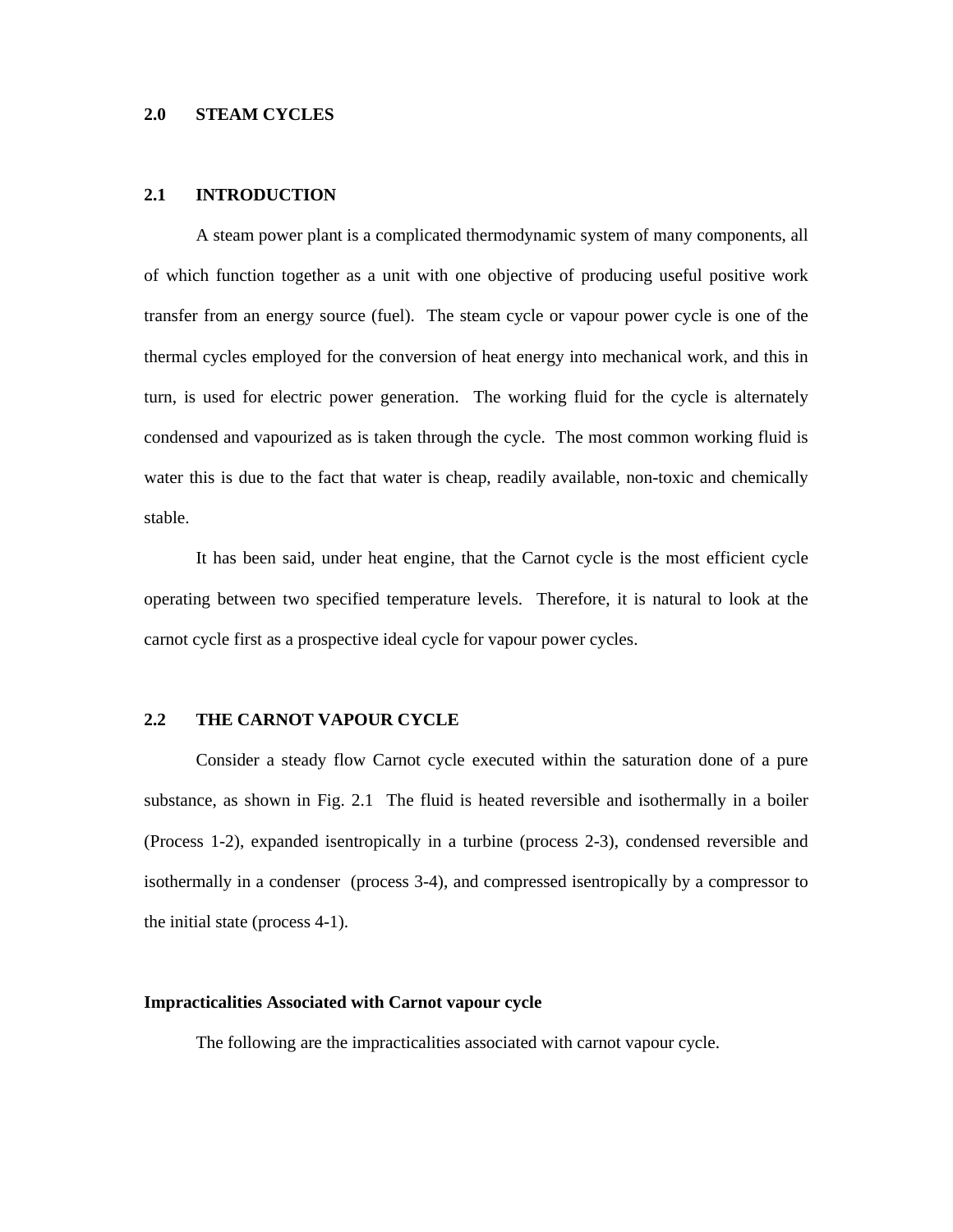- (a) The condensation process is at constant temperature and pressure, a process which is difficult to stop at state 3 and then commence the compression of a wet vapour to state.
- (b) The process of compressing a wet vapour at state 3 to saturated liquid at state 4 is impracticable. This is because the process would involve compression of wet vapour to an enormous pressure which would require a large compression or pumping machine of very small power. It is not practical and economical to design such a machine.
- (c) Throughout the expansion process (1-2), the steam is wet leading to erosion and corrosion f the turbine blades
- (d) The Carnot cycle has a low work ratio. Work ratio rw, defined as the ratio of net work to positive work, is a criterion of performance which measures the cycle sensitivity to irreversibilities decrease, positive work and increase negative work accordingly a low work ratio contributes to low cycle efficiency and conversely a high work ratio leads to high cycle efficiency.

# **2.3 RANKINE CYCLE**

 Many of the impracticalities associated with Carnot cycle can be eliminated by superheating the steam in the boiler and condensing it completely in the condenser.

The ideal cycle for steam plant is known as the Rankine cycle, which is a constant pressure flow process cycle. A simple steam plant is shown in Fig. 2.2 and the cycle does not involve any internal irreversibilities. The cycle consists of the following four process as shown on T-S diagram Fig. 2.3

Process 1-2: Reversible adiabatic expansion of steam in a turbine,

$$
-W_{12} = h_2 - h_1
$$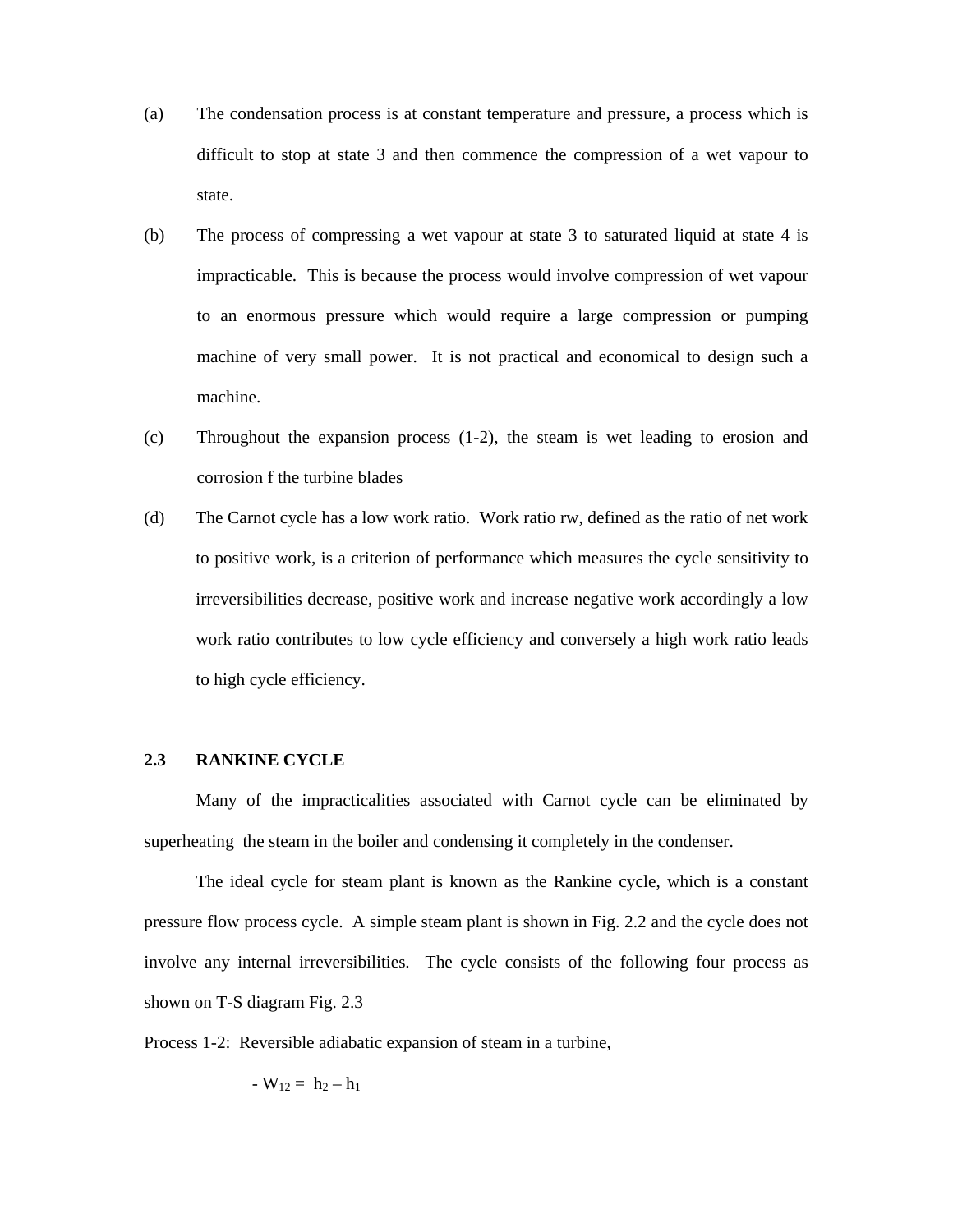Process 2-3: Reversible constant pressure heat transfer from cycle in a condenser

$$
-Q_{23}\ =h_3-h_2
$$

Process 3-4: Reversible adiabatic compression of saturated water in a feed pump

Process 4-1 Reversible constant pressure heat transfer to cycle in a boiler

$$
Q_{4-1} = h_1 - h_4 \tag{4}
$$

Net work output =  $W = h_1 - h_2$ 

 Network output Rankine efficiency, η<sub>R</sub> Heat supplied in the boiler

The heat supplied in the boiler,  $Q_{4-1} = h_1 - h_4$ 

Therefore, 
$$
\eta_R = \frac{(h_1 - h_2) - (h_4 - h_3)}{h_1 - h_4}
$$

Or 
$$
\eta_R = \frac{(h1 - h2) - (h4 - h3)}{(h1 - h3) - (h4 - h3)}
$$
 (6)

If the feed-pump term,  $h_4 - h_3$ , is neglected, Eq. (6) becomes:

$$
\eta_{R} = \frac{h_{1} - h_{2}}{h_{1} - h_{3}} \tag{7}
$$

## **Pump Work Input**

When the feed-pump term is to be included it is necessary to evaluate the quantity,  $W_{34}$ .

From Eq (3), pump work =  $W_{34} = h_4 - h_3$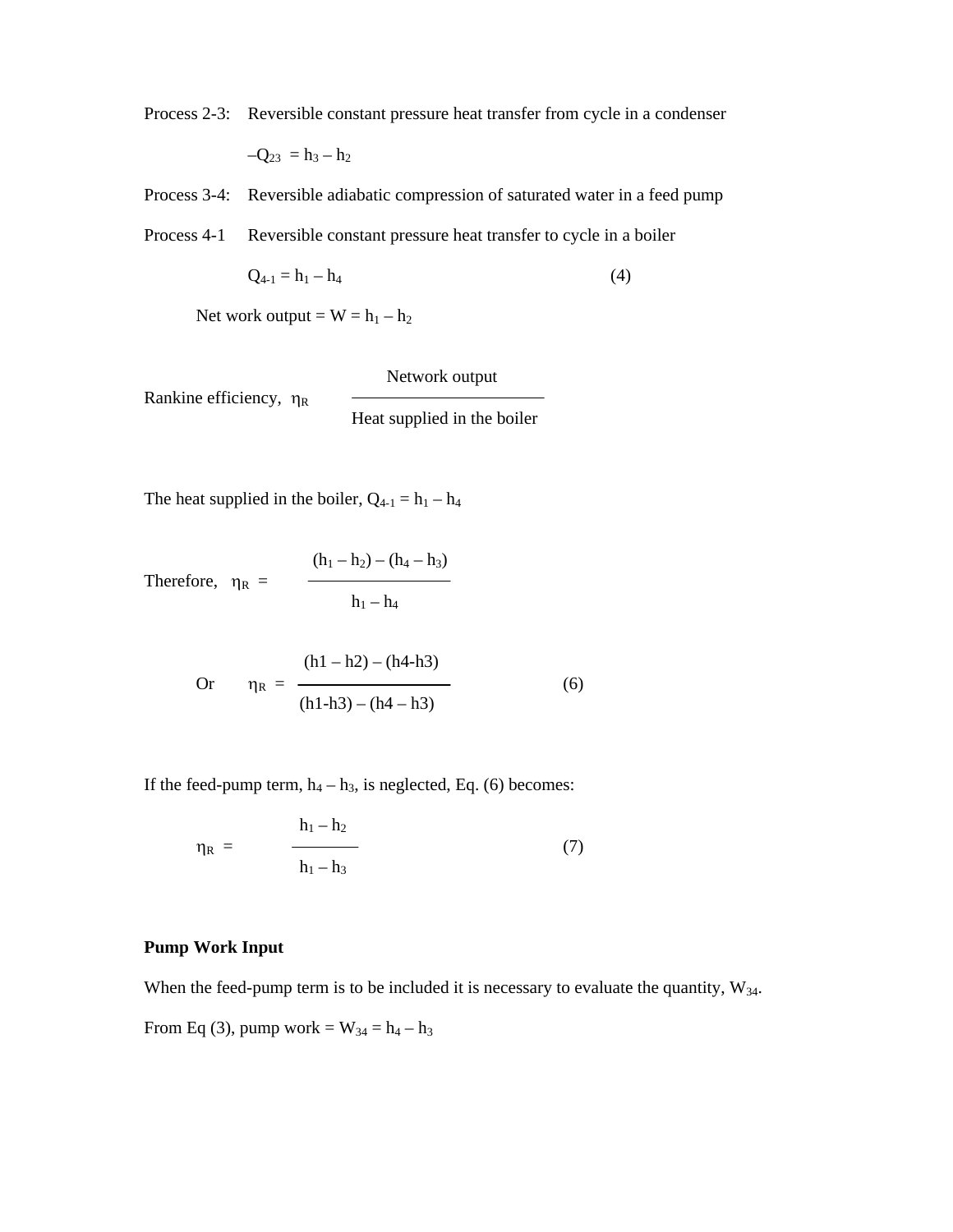It can be shown that for a liquid, which is assumed to be incompressible (i.e  $v = constant$ ), the increase in enthalpy for isentropic compression is given by

$$
(h_4 - h_3) = v(P_4 - P_3)
$$
 (8)

where v can be taken from tables for water at the pressure  $P_3$ .

The efficiency ratio of a cycle is the ratio of the actual efficiency to the ideal efficiency. In vapour cycles the efficiency ratio compares the actual cycle efficiency to the Rankine cycle efficiency

 Cycle efficiency That is, efficiency ratio =  $\qquad \qquad (9)$ Rankine efficiency

# **2.4 ACTUAL RANKINE CYCLE**

The expansion and pumping processes in the ideal Rankine cycle are assumed to be reversible. The actual expansion process in the turbine is irreversible, as shown by line 1-2 in Fig. 2.4. Similarly the actual compression of the water in the pump is irreversible and indicated by line 3-4.

Fig. 2.4: Ranking cycle showing actual process on T-S diagram.

#### **(a) Causes of Irreversibilities in Vapour Power Cycles**

 Fluid friction and undesired heat loss to the surroundings are the two most common sources of irreversibilities.

## **(i) Fluid Friction:**

 Fluid friction causes pressure drops in the boiler, the condenser, and the piping between various components. As a result, steam leaves the boiler at a somewhat lower pressure. Also, the pressure at the turbine inlet is somewhat lower than that at the boiler exit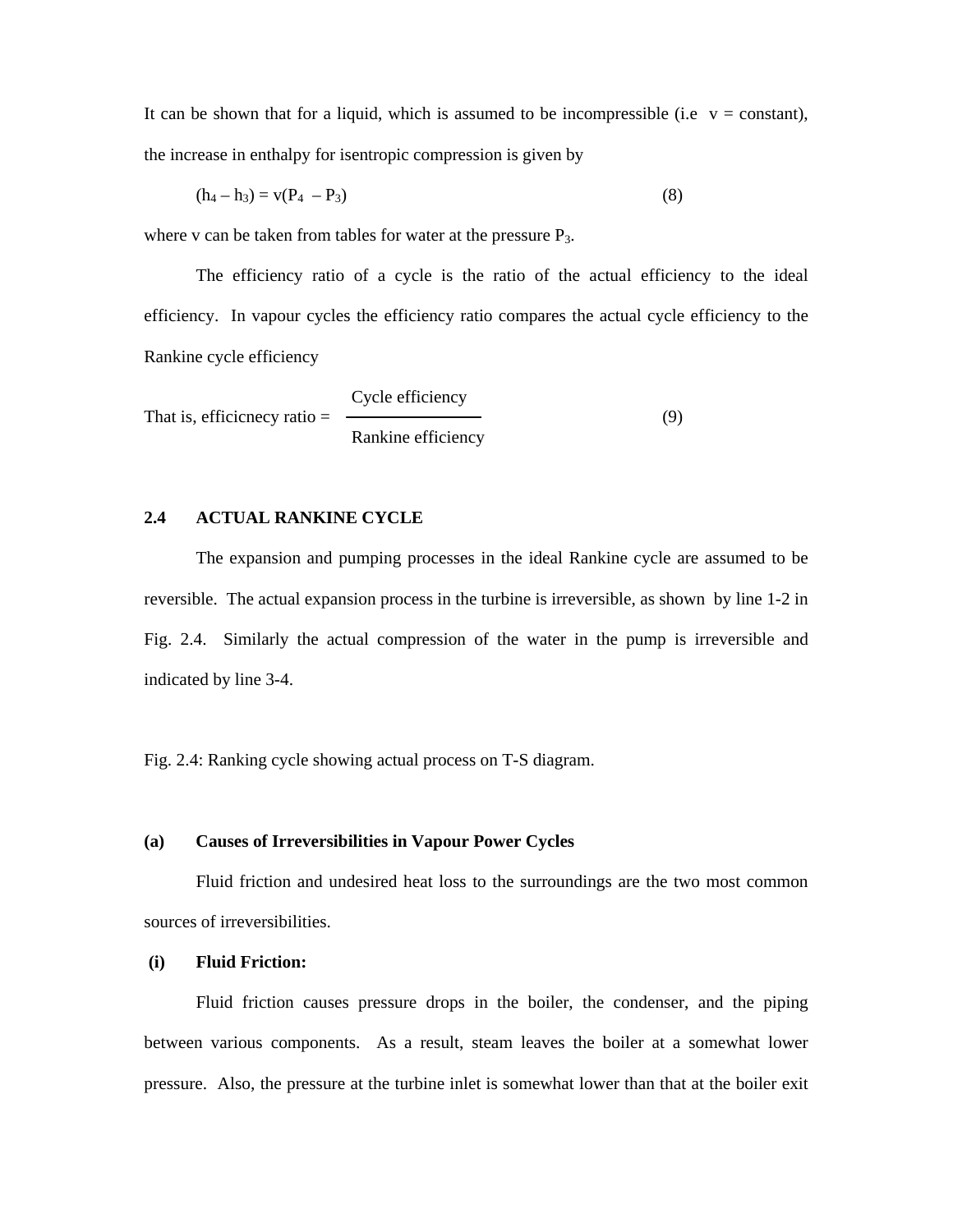due to the pressure drop in the connecting pipes. The pressure drops in the condenser is usually very small. To compensate for these pressure drops, the water must be pumped to a sufficiently higher pressure than the ideal cycle calls for. This requires a larger pump and larger work input to the pump.

## **(ii) Heat Loss from the Steam**

 Heat loss from the steam to the surroundings as the steam flows through various components. To maintain the same level of network, more heat needs to be transferred to the steam in the boiler to compensate for these undesired losses.

#### **(b) Irrevesibilities Occuring within the Turbine and The Pump**

 A turbine produces a smaller work output, and a pump requires a greater work input as a result of irreversibilities. Under ideal conditions, the flow through these devices is isentropic. The deviation of actual turbines and pumps from the isentropic ones can be accuraately accounted for, however, by utilizing isentropic efficiencies.

Turbine isentropic efficiency  $(\eta_{Ts})$  is define as the ratio of actual work to ideal or isentropic work.

Therefore, 
$$
= \frac{\text{actual work}}{\text{Ideal work}} = \frac{W_a}{W_s} = \frac{W_{12}}{W_{12s}}
$$

$$
= \frac{h_1 - h_2}{h_1 - h_{2s}}
$$
(10)

Pump isentropic efficiency  $(\eta_{Ps})$  is define as the ratio of ideal or isentropic work to actual work, which is similar to that of compressor.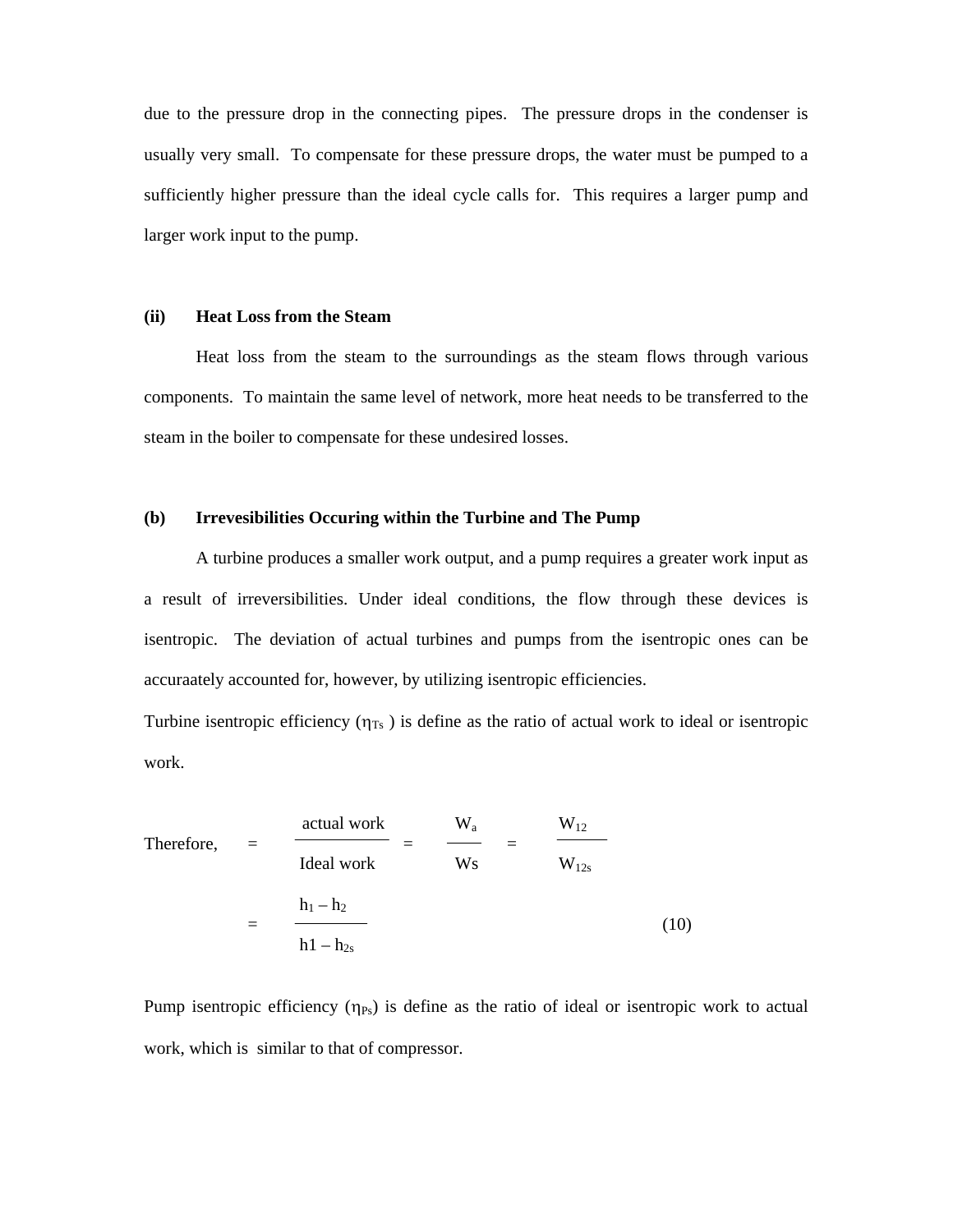Therefore, 
$$
= \frac{\text{Ideal work}}{\text{Actual work}} = \frac{W_8}{W_8} = \frac{W_{34s}}{W_{34}}
$$

$$
= \frac{h_{4s} - h_3}{h_4 - h_3}
$$
(11)

#### **2.5 CRITERIA OF PERFORMANCE**

## **(a) Cycle Efficiency:**

The cycle efficiency is defined as the ratio of network output to heat input. The efficiency of a cycle when all the processes are assumed to be reversible is known as the "ideal cycle efficiency' By introducing process efficiencies, it is also possible to estimate the actual cycle efficiency. The ratio of the actual cycle efficiency to the ideal cycle efficiency is called the efficiency ratio.

Efficiency, 
$$
= \frac{\text{network output}}{\text{Heat input}}
$$
 (12)

#### **(b) Work Ratio:**

Some cycles are more sensitive to irreversibilities than others. A cycle may have high ideal cycle efficiency and also, its actual cycle efficiency may be low. Therefore, ideal cycle efficiency, by itself, is not a good indication of whether or not the cycle will produce a power plant of high plant's. Sensitivity to irreversibility. Any power cycle consists of processes of boths positive and negative work transfer, and work ratio is defined as the ratio of the net work to the positive workdone in the cycle. Irreversibilities decrease the positive work and increase the negative work. If the ideal negative work is only slightly less than the ideal positive work, i.e. if work ratio is only slightly greater than zero, quite a small amount of component inefficiency is sufficient to reduce the net work output to zero other hand, as the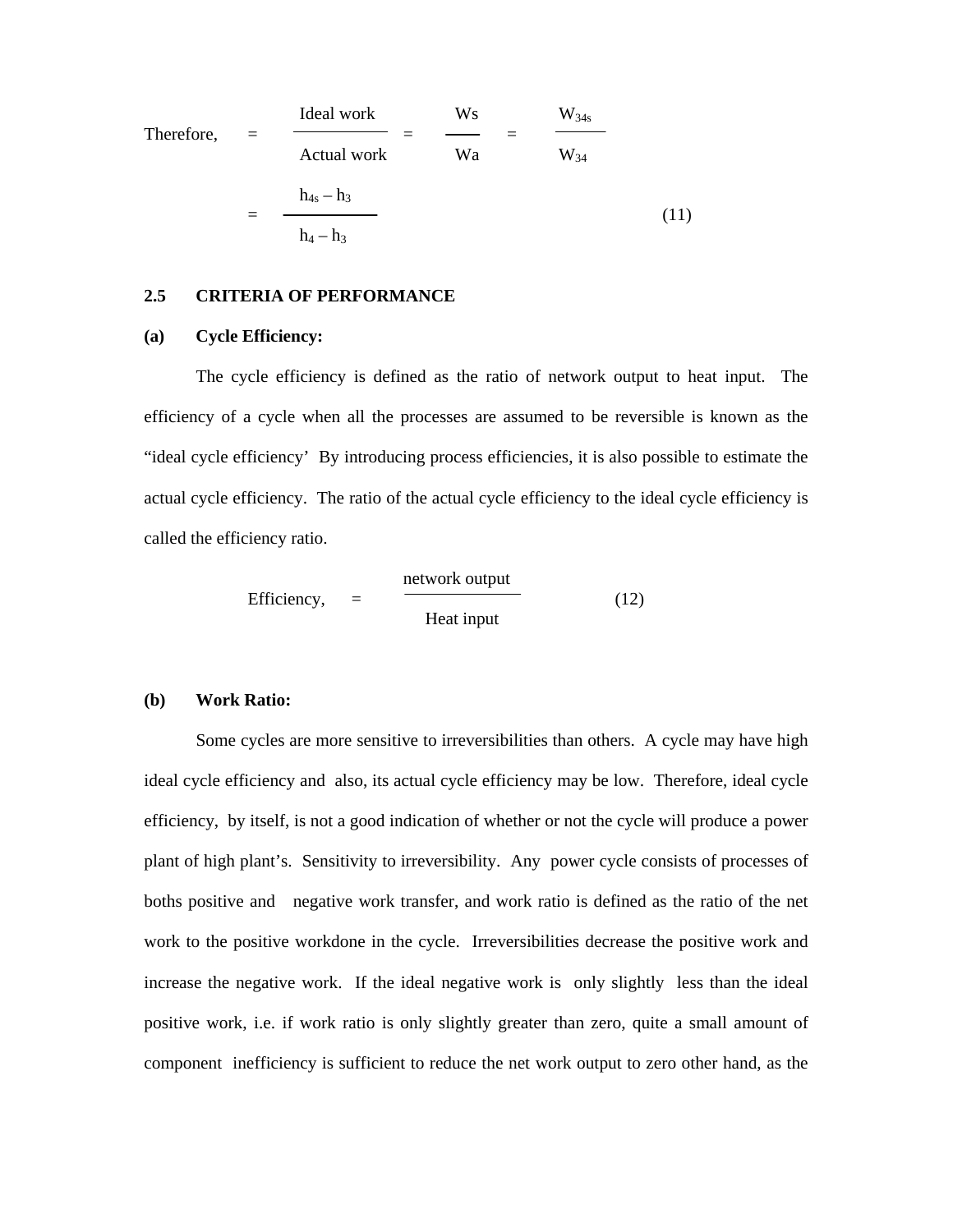work ratio approaches unit, the same amount of component inefficiency. Will have a much smaller cycle efficiency.

Work ratio, 
$$
r_w
$$
 = 
$$
\frac{Network output}{Positive Work}
$$
 (13)

## **(c) Specific Steam Consumption (SSC)**

 Another criterion of performance in steam plant is the specific steam consumption (SSC). It relates the power output to the steam flow necessary to produce the power. The steam flow indicates the size of plant and its components parts, and the specific steam consumption is a means whereby the relative sizes of different plants can be compared. The specific steam consumption is define as the mass flow of steam required to produce unit power output. It is usually expressed in kg/kwh and if Wnet is the net work output in kJ/kg, the SSC can be found from

 3600  $SSC = (Kg/kWh)$  (14) Wnet

## **2.6 RANKINE CYCLE WITH SUPERHEAT**

 The average temperature at which heat is supplied in the boiler can be increased by superheating the steam. This is achieved by placing a separate bank of tubes (the super heater) in the combustion gases from the furnace, which changes the state of dry saturated steam from the steam will improve efficiency since it increases the maximum cycle temperature but this is fixed by the ambient cooling water temperature used in the condensers. This means that steam is usually condensed at about  $27^{\circ}$ C at the corresponding saturation pressure of 3.6 kN/ $m^2$ , which is well below atmospheric pressure.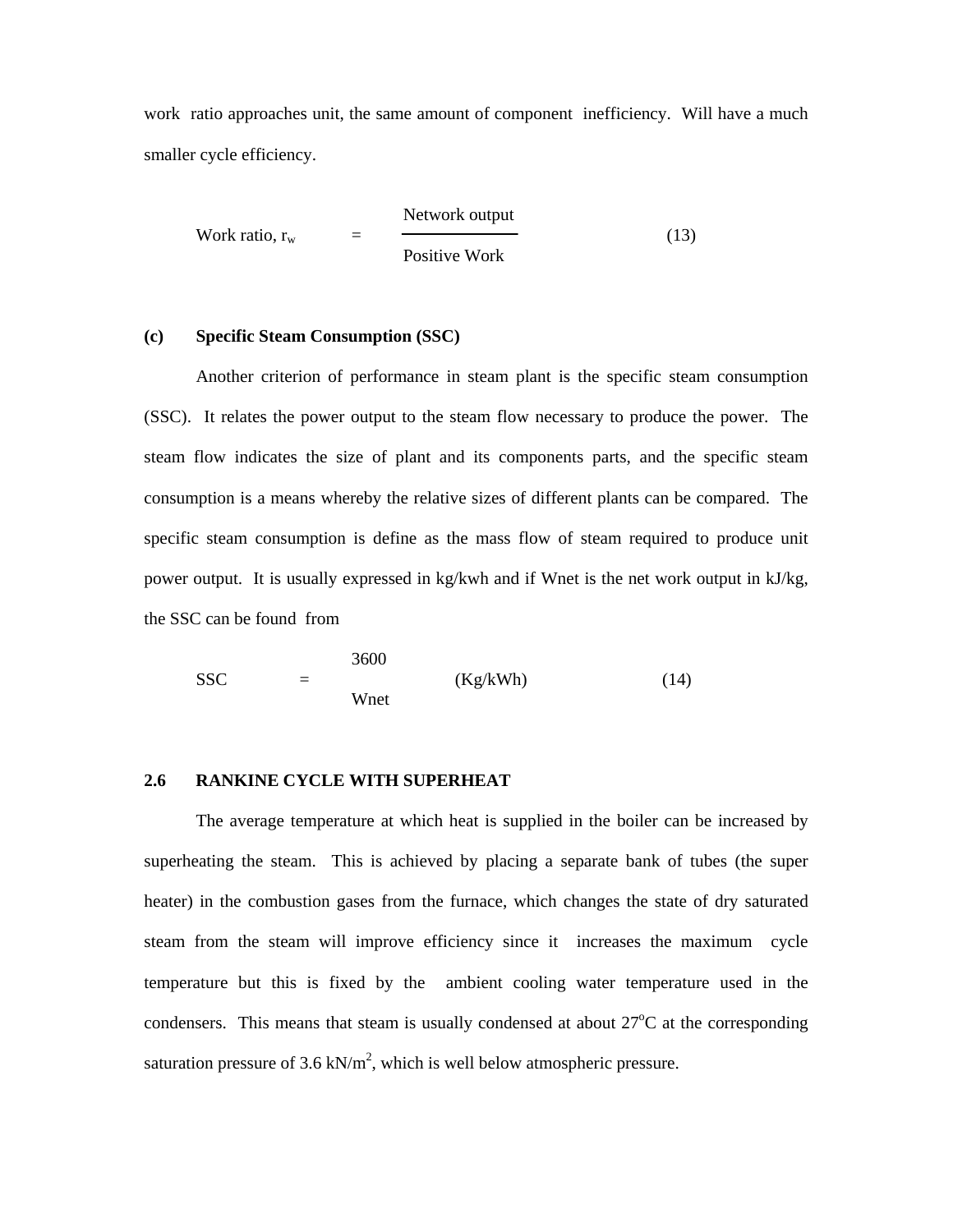The Rankine cycle then appears as shown in Fig. 6.5, from the figure , it is evident that the average temperature at which heat is supplied is increased by superheating and hence the ideal cycle efficiency is increased. There is very little change in susceptibility to irreversibilities, the work ratio being so very near unity in the un-superheated Rankine cycle that the slight increase obtained by superheating makes very little difference. Nevertheless, the specific steam consumption is reduced, the network per unit mass of steam being much greater, so that the added complexity of a super heater is compensated by a reduction in the size of other components.

Fig.2.5: The Rankine Cycle with superheat

Equations under un-superheated Rankine are still valid.

# **QUESTION**

Consider a steam power plant operating on the simple ideal Rankine cycle. The steam enters the turbine at 3 MPa and  $350^{\circ}$ C and is condensed in the condenser at a pressure of 75 kPa. Determine:

- (i) the pump work
- (ii) net work done by cycle
- (iii) the thermal efficiency of the cycle.

## **2.7 THE REHEAT CYCLE**

As shown in the previous section, the condition of the exhaust steam is improved by superheating the steam. It can be further improved most effectively by reheating the steam. This also will further improve the Rankine cycle efficiency. In the reheat cycle, the expansion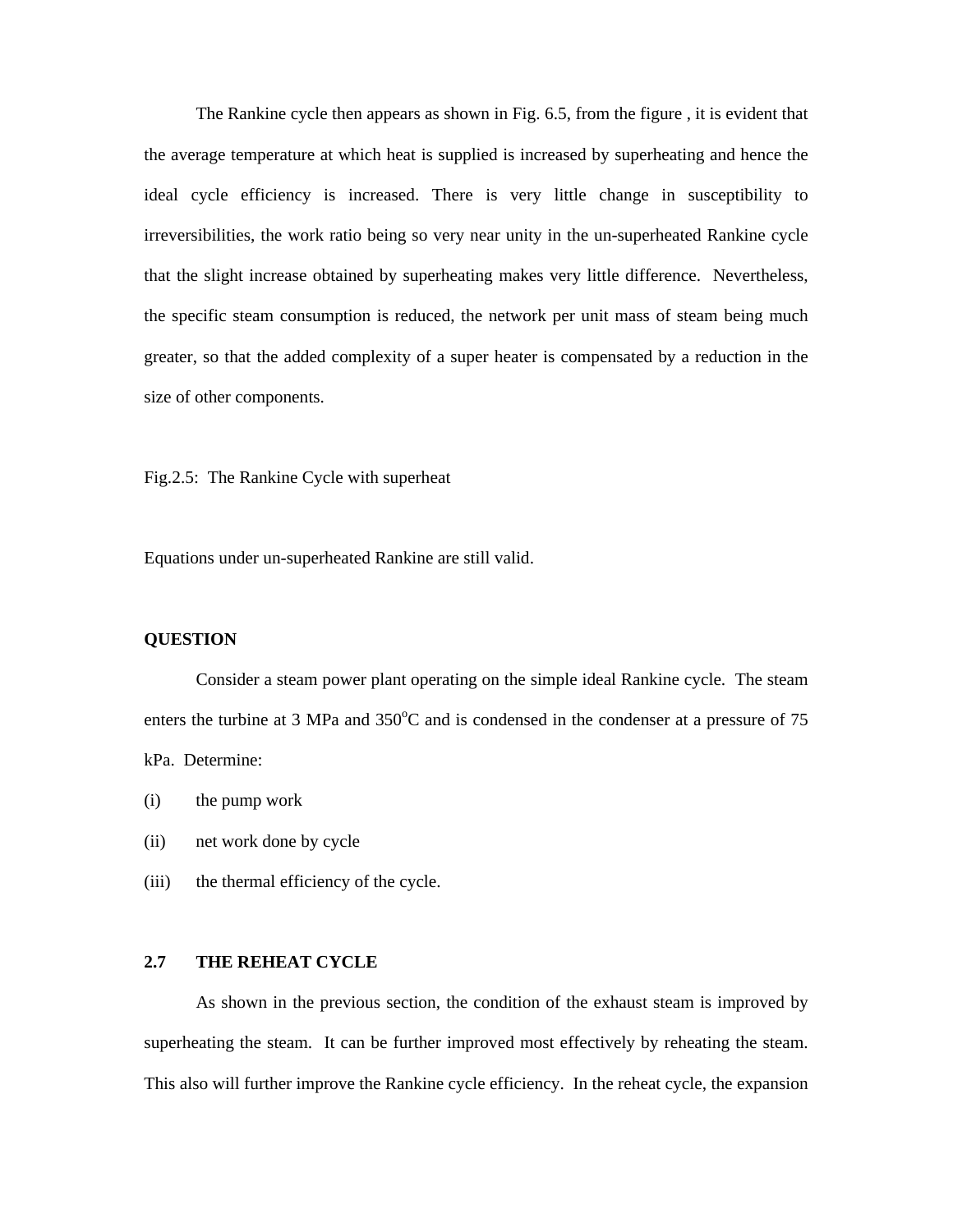of the steam takes place in two turbines. The steam expands in the "high-pressure turbine" to some intermediate pressure, and is then passed back to another bank of tubes in the boiler where it is reheated at constant pressure, usually to the original superheat temperature. The steam then expands in the "low-pressure turbine" to the condenser pressure. Alternatively, the reheat may take place in a separate re-heater situated near the turbine. In this arrangement, the amount of pipe work required is this arrangement, the amount of pipe work required is reduced. The use of reheat cycles has encouraged the development of higher pressure, forced circulation boilers which increased the dryness fraction of the exhaust steam and reduce the specific steam consumption.

Fig. 2.6 shows the T-s diagram of the reheat cycle. As shown in the diagram, process 1-2 represents isentropic expansion in the high-pressure turbine, process 6-7 represents isentropic expansion in low-pressure turbine, and the steam is reheated at constant pressure in process 2-6. The work output, the thermal efficiency and the specific steam consumption for the cycle are obtained as follows:

Fig. 2.6: Reheat Cycle on T-s diagram

Heat supplied =  $Q_{41} + Q_{26}$ 

Neglecting the feed-pump work, therefore,

 $Q_{41} = h_1 - h_3$ 

And for the reheat process,  $Q_{26} = h_6 - h_2$ 

Work output =  $W_{12} + W_{67}$ 

Where,  $W_{12} = h_1 - h_2$  and  $W_{67} = h_6 - h_7$ 

Work output

Thermal efficiency  $=$ 

Heat supplied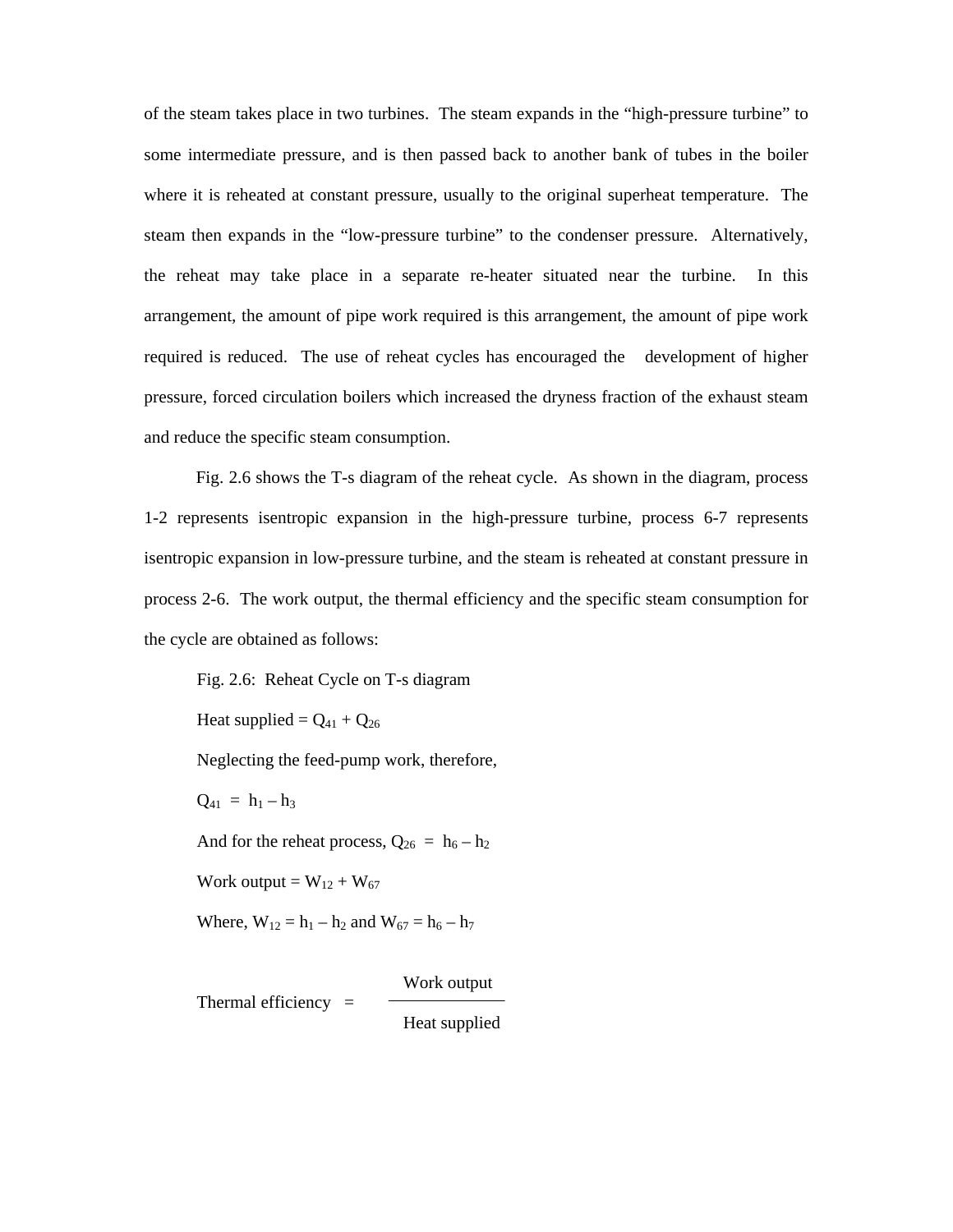The specific steam consumption, SSC

$$
SSC = \frac{3600}{W_{12} + W_{67}} \qquad \text{kg/kWh}
$$

# **QUESTION**

A reheat cycle works between pressures 30 and 0.04 bar. The steam is superheated to  $450^{\circ}$ C, and after expansion to the dry saturated state is reheated to the original superheat temperature.

Calculate: (i) the dryness fraction and the enthalpy of the final exhaust steam

(ii) the ideal cycle efficiency and steam consumption for the cycle neglecting the feed-pump work.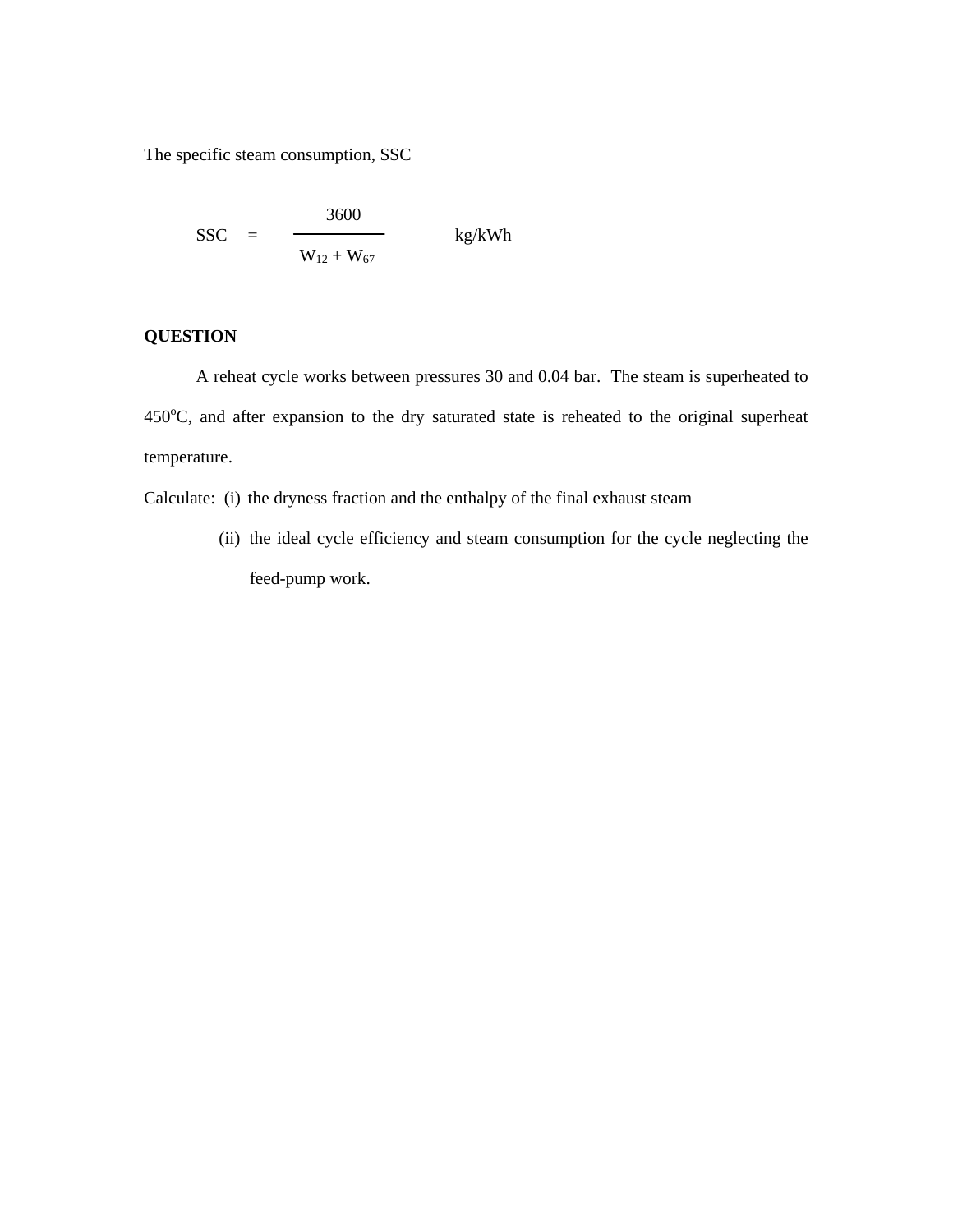# **3.0 THE GAS TURBINE CYCLES**

# **3.1 THE IDEAL GAS TURBINE CYCLE**

The ideal cycle for gas-turbine engines was first proposed by George Brayton for use in the reciprocating oil-burning engine that he developed in 1870. Today it is used for gas turbines only where the compression and expansion processes take place in rotating machinery. Gas turbines usually operate on an open cycle as shown in Fig. 3.1.



Fig. 3.1: Open-cycle gas-turbine engine

Fresh air at ambient conditions is drawn into the compressor, where its temperature and pressure are raised. High-pressure air proceeds into combustion chamber, where the fuel is burned at constant pressure. The resulting high-temperature gases then enter the turbine, where they expand to the atmospheric pressure, thus producing power. The exhaust gases leaving the turbine are thrown out (not recirculated), causing the cycle to be classified as open cycle.

The open gas-turbine cycle can be modelled as a closed cycle, as shown in Fig. 3.2, by utilizing the air-standard assumption. Here the compression and expansion processes remain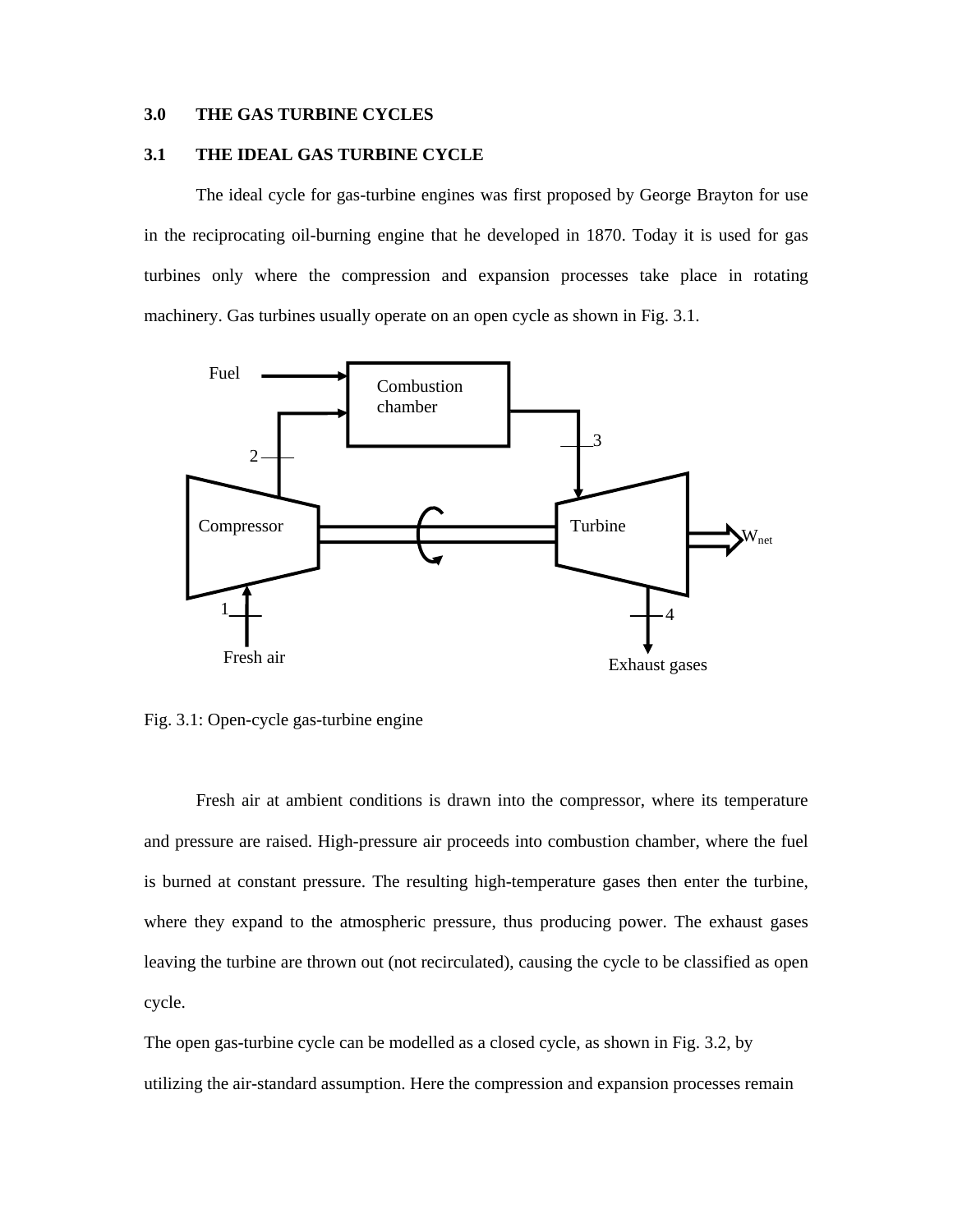the same, but the combustion process is replaced by a constant pressure heat-addition process from an external sources, and the exhaust process is replaced by a constant pressure heatrejection process to the ambient air. The ideal cycle that the working fluid undergoes in this closed loop is the Brayton cycle, which is the same as the Joule cycle or constant pressure flow process cycle.



Fig. 3.1: Closed-cycle gas-turbine engine

The cycle is made up of four internally reversible processes:

Process 1-2: Isentropic compression (in a compressor)

Process 2-3: Constant pressure heat addition (in a heater)

Process 3-4: Isentropic expansion (in a turbine)

Process 4-1 Constant pressure heat rejection (in a cooler)

The steady flow energy equation is used to analyse each process, changes in kinetic and potential energy being neglected. Therefore, heat transfers to and from the working fluid are:

$$
Q_{in} = h_3 - h_2 = C_p(T_3 - T_2)
$$
\n(3.1)

$$
Q_{out} = h_4 - h_1 = C_p (T_4 - T_1)
$$
 (3.2)